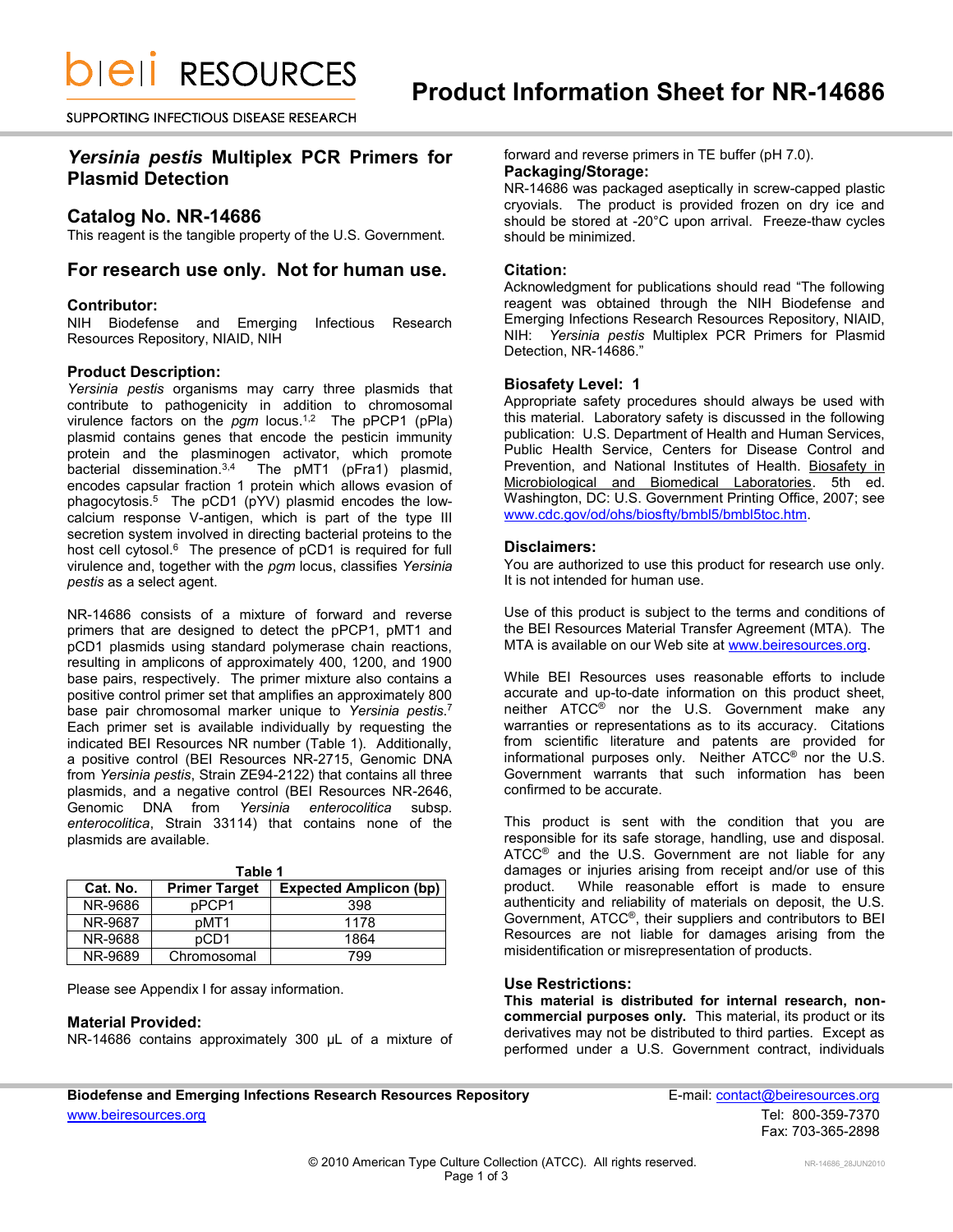**DIEII RESOURCES** 

#### SUPPORTING INFECTIOUS DISEASE RESEARCH

contemplating commercial use of the material, its products or its derivatives must contact the contributor to determine if a license is required. U.S. Government contractors may need a license before first commercial sale. This material may be subject to third party patent rights.

### **References:**

- 1. Parkhill, J., et al. "Genome Sequence of *Yersinia pestis*, the Causative Agent of Plague." Nature 413 (2001): 523- 527. PubMed: 11586360.
- 2. Ferber, D. M. and R. R. Brubaker. "Plasmids in *Yersinia pestis*." Infect. Immun. 31 (1981): 839-841. PubMed: 7216478.
- 3. Lähteenmäki, K., et al. "Expression of Plasminogen Activator Pla of *Yersinia pestis* Enhances Bacterial Attachment to the Mammalian Extracellular Matrix." Infect. Immun. 66 (1998): 5755-5762. PubMed: 9826351.
- 4. Chu, M. C., X. Q. Dong, X. Zhou, and C. F. Garon. "A Cryptic 19-Kilobase Plasmid Associated with U.S. Isolates of *Yersinia pestis*: A Dimer of the 9.5-Kilobase

Plasmid." Am. J. Trop. Med. Hyg. 59 (1998): 679-686. PubMed: 9840581.

- 5. Du, Y., Rosqvist, R., Forsberg, A. "Role of Fraction 1 Antigen of *Yersinia pestis* in Inhibition of Phagocytosis." Infect. Immun. 70 (2002): 1453-1460. PubMed: 11854232.
- 6. Fields, K. A., et al. "Virulence Role of V Antigen of *Yersinia pestis* at the Bacterial Surface." Infect. Immun. 67 (1999): 5395-5408. PubMed: 10496922.
- 7. Chain, P. S. G., et al. "Insights into the Evolution of *Yersinia pestis* Through Whole-Genome Comparison with *Yersinia pseudotuberculosis*." Proc. Natl. Acad. Sci. USA 101 (2004): 13826-13831. PubMed: 15358858.

ATCC® is a trademark of the American Type Culture Collection.